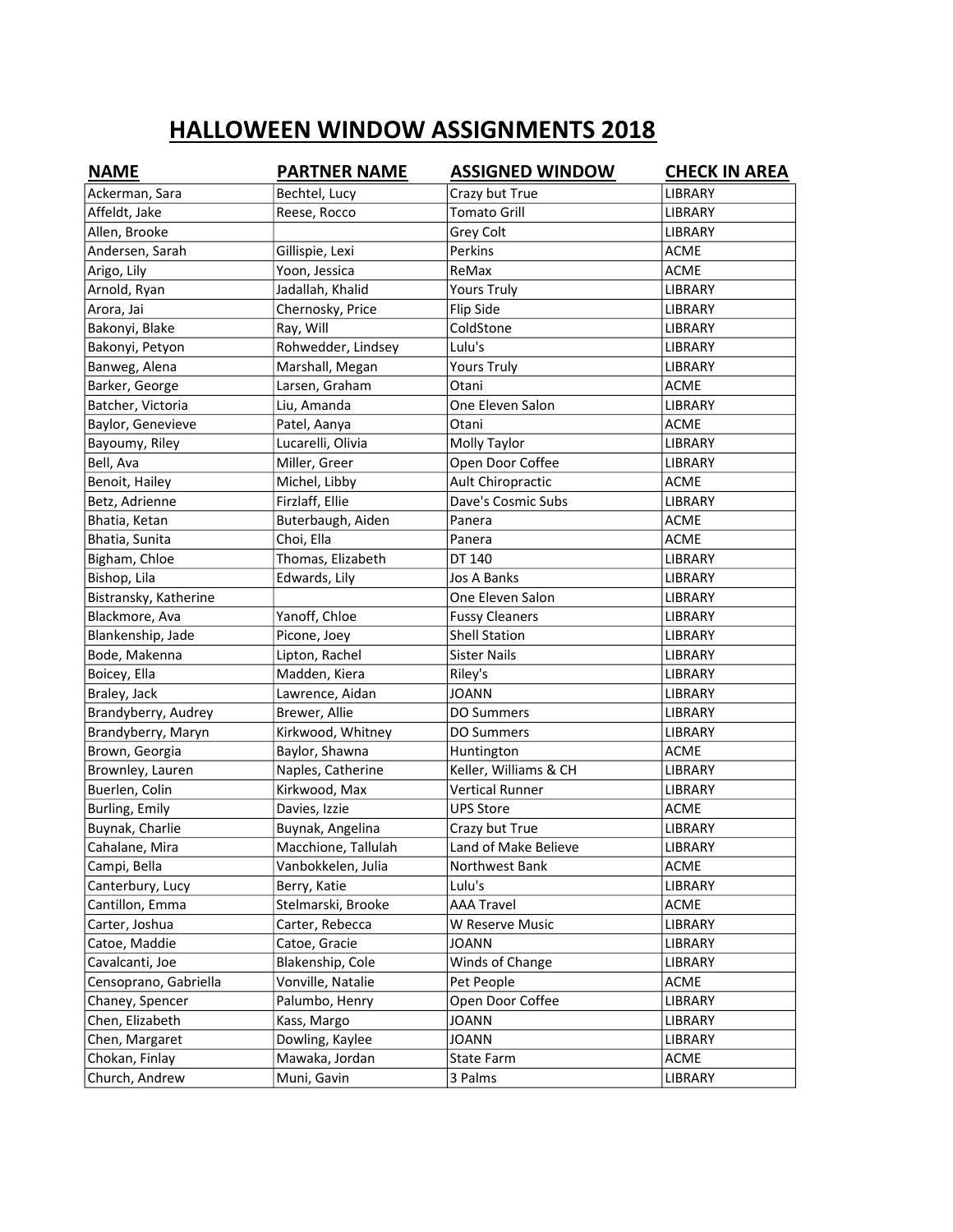| <b>NAME</b>         | <b>PARTNER NAME</b> | <b>ASSIGNED WINDOW</b>  | <b>CHECK IN AREA</b> |
|---------------------|---------------------|-------------------------|----------------------|
| Clelland, Chloe     | Curley, Grace       | Kibler Dance Academy    | <b>ACME</b>          |
| Collins, Amyiah     | Collins, Nykiah     | 3 Palms                 | LIBRARY              |
| Collins, Will       | Nye, Graham         | Keller, Williams & CH   | LIBRARY              |
| Cox, Payton         | Costlow, Naomi      | Northwest Bank          | <b>ACME</b>          |
| Decker, Sadie       | Bielicki, Sammie    | McDonalds               | <b>ACME</b>          |
| Dement, Jason       | Bhatia, Nayan       | Panera                  | <b>ACME</b>          |
| Denges, Allyson     | Rosenberg, Ali      | Winds of Change         | LIBRARY              |
| Dennison, Chase     | Hallis, Will        | Vision Dr Keller        | <b>ACME</b>          |
| Deuberry, Bronwyn   | Stein, Martina      | <b>DO Summers</b>       | LIBRARY              |
| Deutsch, Bailey     | Harvey, Lali        | Rosewood Grill          | LIBRARY              |
| Doe, Ellie          | Herlitz, Klara      | Vision Dr Keller        | <b>ACME</b>          |
| Dravis, Isabella    | Dravis, Hailey      | ReMax                   | <b>ACME</b>          |
| Dressler, Sylvia    | Leland, Claire      | Pure Bare               | <b>ACME</b>          |
| Du, Sherry          | Lee, Jiyoo          | Kibler Dance Academy    | <b>ACME</b>          |
| Dudley, Fiona       | Maxwell, Addison    | <b>Hudson Rugs</b>      | LIBRARY              |
| Dudley, Logan       | Tripp, Gino         | <b>Hudson Rugs</b>      | LIBRARY              |
| Duliga, Kerissa     | Sparr, Yabby        | Aladdins                | LIBRARY              |
| Duliga, Marlena     | Stitzer, Tenley     | Jos A Banks             | LIBRARY              |
| Durachinsky, Joslyn |                     | Jos A Banks             | LIBRARY              |
| Evans, Hunter       | Shale, Jacob        | Fair Trade on Main      | LIBRARY              |
| Falke, Georgia      | White, Emma         | Lucia's Salon           | LIBRARY              |
| Fischer, Lauren     | Lindley, Olivia     | 3 Palms                 | LIBRARY              |
| Forrest, Eva        | Emch, Brady         | Pure Bare               | <b>ACME</b>          |
| Forst, Madilyn      | Chuparkoff, Marie   | Pet People              | <b>ACME</b>          |
| Frank, Camden       | Cooler, Hannah      | Panera                  | <b>ACME</b>          |
| Fuller, Audrey      |                     | 3 Palms                 | LIBRARY              |
| Gallagher, Ellie    | Lyons, Sarah        | Painting with a Twist   | <b>ACME</b>          |
| Gallegos, Isaac     | Buterbaugh, Conner  | Mod Matter of Design    | LIBRARY              |
| Gallegos, Sydney    | Gallegos, Jordan    | <b>Tomato Grill</b>     | LIBRARY              |
| Galosi, Claire      | Brown, Jane         | Kibler Dance Academy    | ACME                 |
| Gatzulis, Bridget   | McGurr, Bettie      | Jos A Banks             | <b>LIBRARY</b>       |
| Gatzulis, Emma      |                     | Jos A Banks             | LIBRARY              |
| Golden, Kaitlyn     | Buynak, Angelina    | <b>Russell Realtors</b> | LIBRARY              |
| Goldslager, Audrey  | Halford, Maddie     | Perkins                 | <b>ACME</b>          |
| Goodman, Emily      | South, Mia          | Acme                    | <b>ACME</b>          |
| Grakauskas, Kylee   | Ault, Polly         | Luchitas                | LIBRARY              |
| Grant, James        | Eimer, Parker       | Dave's Cosmic Subs      | LIBRARY              |
| Gurzenski, Isabelle | Johns, Avery        | Rosewood Grill          | LIBRARY              |
| Gyurky, Max         | Roukey, Tyler       | Panera                  | ACME                 |
| Gyurky, Sam         | Dimalanta, Joey     | Huntington              | <b>ACME</b>          |
| Haller, Anna        | Knauf, Ali          | Painting with a Twist   | <b>ACME</b>          |
| Haller, Cara        | Destro, Bella       | Pet People              | <b>ACME</b>          |
| Halstead, Delaney   | Harvey, Brooke      | Subway                  | ACME                 |
| Halstead, Hadley    | Broski, Shea        | Lovely Nails            | ACME                 |
| Hamor, Lily         | Dowling, Emma       | Acme                    | <b>ACME</b>          |
| Hansen, Melissa     | Dunne, Maggie       | Acme                    | <b>ACME</b>          |
| Harvey, Reese       | Lightner, Jenna     | Acme                    | ACME                 |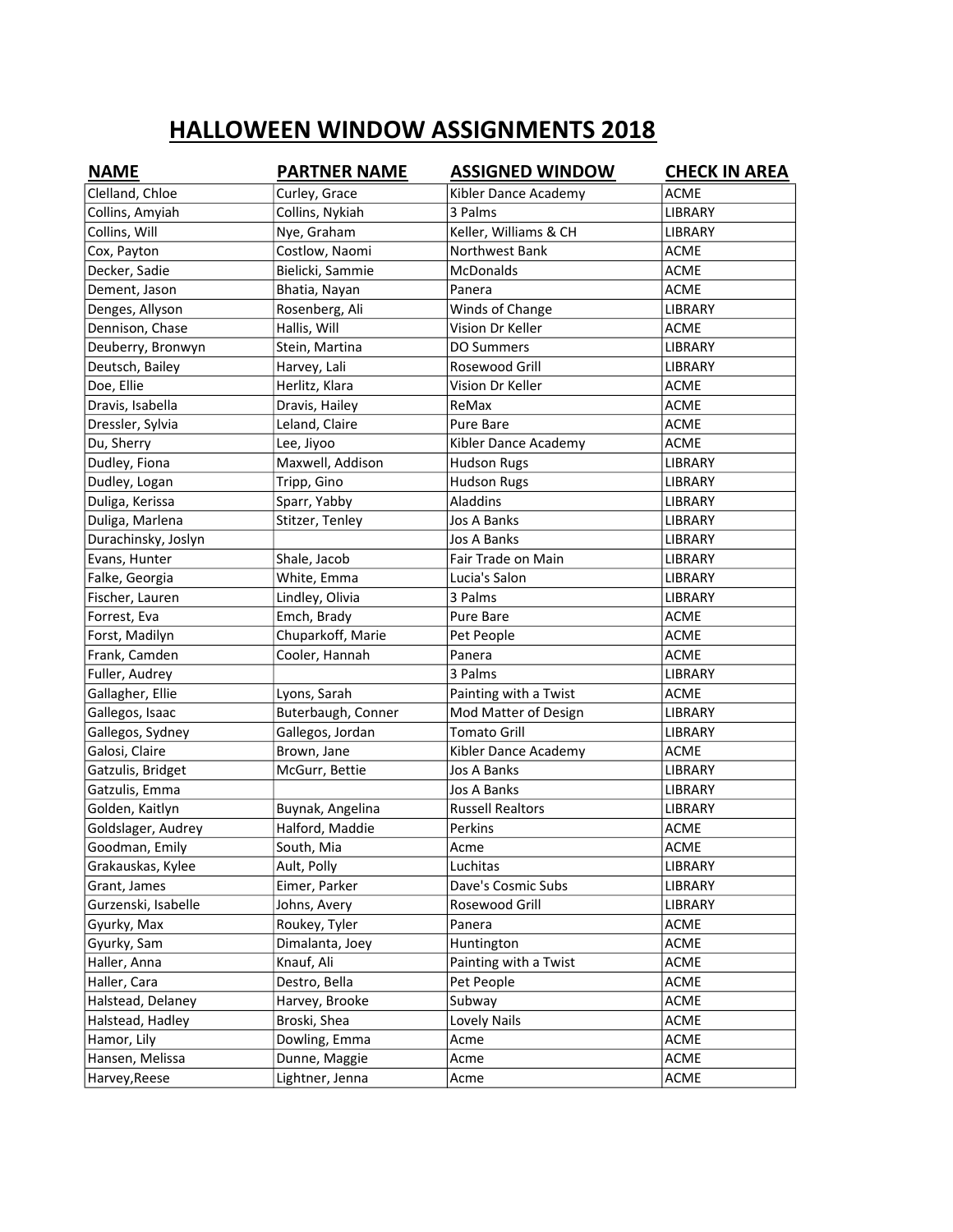| <b>NAME</b>         | <b>PARTNER NAME</b>   | <b>ASSIGNED WINDOW</b>      | <b>CHECK IN AREA</b> |
|---------------------|-----------------------|-----------------------------|----------------------|
| Hatchett, Eva       | Hannan, Mallory       | Johnny's Diner              | <b>ACME</b>          |
| Hegde, Riya         | Larsen, Lily          | <b>Vertical Runner</b>      | LIBRARY              |
| Henderson, Abby     | McStay, Morgan        | Ann Taylor Loft             | LIBRARY              |
| Henderson, Emily    | Cutlip, Izzy          | Ann Taylor Loft             | LIBRARY              |
| Henderson, Nate     | McKenna, Gavin        | Ann Taylor Loft             | LIBRARY              |
| Herchl, Sydney      | Groves, Julia         | Pet People                  | <b>ACME</b>          |
| Hockstra, Steve     | Alers, Isabella       | Pet People                  | <b>ACME</b>          |
| Hopkins, Audrey     | Jacops, Truly         | <b>Howard Hannah</b>        | <b>LIBRARY</b>       |
| Howard, Nora        | Katitus, Megan        | Pet People                  | <b>ACME</b>          |
| Huber, Katie        | Chandler, Maggie      | Otani                       | <b>ACME</b>          |
| Hunt, Sofia         | Layton, Jessica       | Pet People                  | <b>ACME</b>          |
| Huziak, Maddie      | Ross, Lindsey         | Papa Johns                  | <b>ACME</b>          |
| Ickes, Beckham      | Pacini, Anthony       | Ault Chiropractic           | <b>ACME</b>          |
| Jackson, Josephine  | Justice, Kate         | <b>Tomato Grill</b>         | <b>LIBRARY</b>       |
| Jagodzinksi, Camryn | Lucucarelli, Gracie   | <b>AAA Travel</b>           | <b>ACME</b>          |
| Jimenez, Caroline   | Jimenez, Adyson       | 3 Palms                     | LIBRARY              |
| Jing, Ethan         | Kim, Daniel           | Kibler Dance Academy        | <b>ACME</b>          |
| Judy, Kaitlyn       | Palmer, Alex          | Subway                      | <b>ACME</b>          |
| Junko, Ethan        | Junko, Lila           | Luchitas                    | LIBRARY              |
| Karra, Guneet       | Omerza, Brandon       | <b>State Farm</b>           | <b>ACME</b>          |
| Kaulig, Samantha    | Gray, Ava             | <b>Martinizing Cleaners</b> | <b>ACME</b>          |
| Kiewatt, McKenna    | Schlepp, Kailyn       | Vision Dr Keller            | <b>ACME</b>          |
| Kirtz, Sarah        | Graham, Skye          | Panera                      | <b>ACME</b>          |
| Klein, Carter       | Buzzelli, Alex        | Hudson Cycle Bar            | LIBRARY              |
| Kloss, Amelia       | Tobin, Natalie        | Specs Eye Care              | LIBRARY              |
| Kloss, Jacquline    | Gedeon, Gabby         | Hershey's Ice Cream         | <b>ACME</b>          |
| Knipe, Greta        | Fink, Arden           | Otani                       | ACME                 |
| Kollar, Brienna     | Green, Annabell       | Restore                     | LIBRARY              |
| Kollar, Natalie     | Abdoo, Natalie        | <b>Talbots</b>              | LIBRARY              |
| Korff, Lexi         | Watson, Cordelia      | Salon Lofts                 | <b>ACME</b>          |
| Krapf, Claire       | Taylor, Stella        | Kibler Dance Academy        | ACME                 |
| Kraus, Brianna      | Rockland, Jangila     | Otani                       | <b>ACME</b>          |
| Kremser, Luke       | Kremser, Zach         | Luchitas                    | LIBRARY              |
| Kurtscheidt, Maia   | Mukherjee, Lena Joyce | Crazy but True              | LIBRARY              |
| Kwasney, Dakota     | Buckshaw, Ava         | ReMax                       | <b>ACME</b>          |
| Lake, Maya          | Romanini, Laney       | <b>Hudson Rugs</b>          | LIBRARY              |
| Lanham, Andrew      | Sims, Andrew          | <b>DO Summers</b>           | LIBRARY              |
| Lasko, Emma         | Ryan, Annie           | One Red Door                | LIBRARY              |
| Latina, Gabrielle   | Warner, Ellie         | Acme                        | ACME                 |
| Lavi, Tessa         | Lavi, Walker          | Luchitas                    | LIBRARY              |
| Lawrence, Analeigh  | Braley, Ella          | <b>JOANN</b>                | LIBRARY              |
| Lear, Evelyn        | Travis, Avery         | ReMax                       | <b>ACME</b>          |
| Lee, Hannah         | Thomas, Libby         | Noble House                 | <b>ACME</b>          |
| Leedham, Alastair   | Vanscoy, Koen         | <b>Fussy Cleaners</b>       | <b>LIBRARY</b>       |
| Leipertz, Sophia    | Eimer, Renna          | Johnny's Diner              | ACME                 |
| Lenz, Emma          | Smetham, Ella         | Pet People                  | ACME                 |
| Lesniak, Allison    | Swain, Sienna         | Learned Owl                 | LIBRARY              |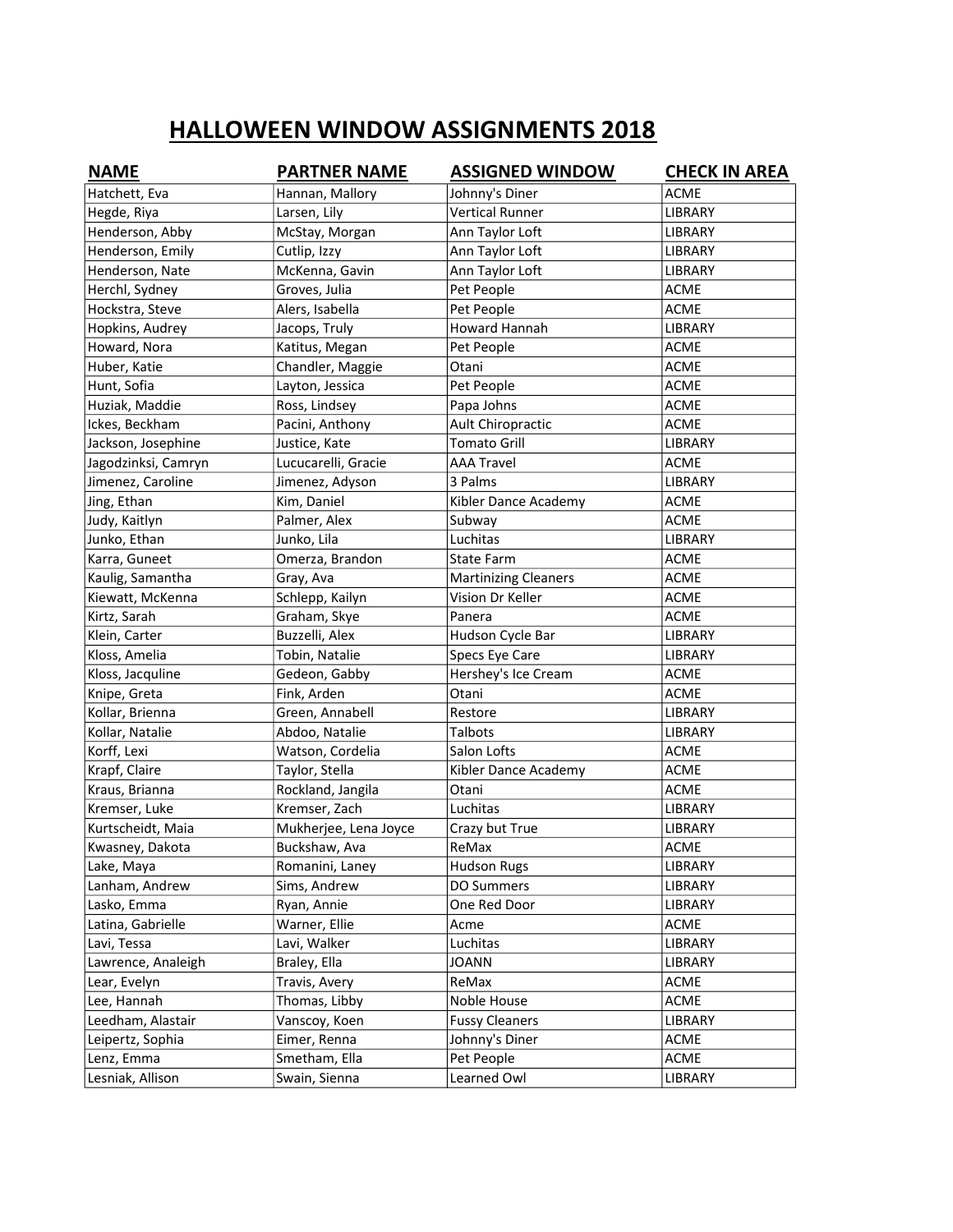| <b>NAME</b>          | <b>PARTNER NAME</b>    | <b>ASSIGNED WINDOW</b>      | <b>CHECK IN AREA</b> |
|----------------------|------------------------|-----------------------------|----------------------|
| Lin, Vivian          | Ozakca, Lara           | <b>Russell Realtors</b>     | <b>LIBRARY</b>       |
| Lindley, Annabel     | Uzcategui, Paula       | Painting with a Twist       | <b>ACME</b>          |
| Little, Samantha     | Van De Motter, Caitlyn | Specs Eye Care              | <b>LIBRARY</b>       |
| Loretan, Stefanie    | Chaddan, Giselle       | Otani                       | <b>ACME</b>          |
| Lozina, Audra        | Liu, Erica             | Crazy but True              | LIBRARY              |
| Lue, Grace           | McCarthy, Maggie       | John Roberts Spa            | LIBRARY              |
| Lukac, Ava           | Dimauro, Maria         | Francescas                  | LIBRARY              |
| Lukac, Joseph        | Fliss, John Paul       | Tomato Grill                | LIBRARY              |
| Lund, Jenna          | Harris, Ellaina        | Hudson Cycle Bar            | LIBRARY              |
| Marquart, Evangeline | Pulte, Brooke          | Luchitas                    | LIBRARY              |
| Masi, Emma           | Ceccardi, Meghan       | One Eleven Salon            | <b>LIBRARY</b>       |
| Matyja, Sarah        | Boller, Connie         | <b>Club Pilates</b>         | <b>ACME</b>          |
| Maurer, Nathan       | LeRouge, Alex          | Peace, Love & Little Donuts | <b>LIBRARY</b>       |
| McGreal, Chloe       |                        | One Eleven Salon            | <b>LIBRARY</b>       |
| McGreal, Lily        | Spalding, Mya          | Aladdins                    | <b>LIBRARY</b>       |
| McGurr, Maddie       | Law, Sarah             | Aladdins                    | LIBRARY              |
| McInerney, Mollly    | Gibson, Adalyn         | <b>Hudson Rugs</b>          | LIBRARY              |
| Meacham, Abby        | Beh, Elora             | <b>Hudson Rugs</b>          | LIBRARY              |
| Meeker, McKinley     | Rosenberg, Parker      | Acme                        | <b>ACME</b>          |
| Messner, Avery       | Greenbaum, Olivia      | Aladdins                    | LIBRARY              |
| Messner, Chloe       | Gambrel, Cali          | Luchitas                    | <b>LIBRARY</b>       |
| Middleton, Gabrielle | Stepnicka, Madie       | Rosewood Grill              | <b>LIBRARY</b>       |
| Mikolay, Ava         | Miller, Megan          | Luchitas                    | LIBRARY              |
| Mikolay, Jonah       | McDaniel, Jack         | Luchitas                    | LIBRARY              |
| Miller, Allison      | Benore, Elizabeth      | <b>Shell Station</b>        | LIBRARY              |
| Miller, Jessica      | Spalding, Sarah        | Gracy Lane                  | LIBRARY              |
| Mondora, Danny       | Imes, Evan             | <b>Yours Truly</b>          | LIBRARY              |
| Monroe, Maddison     | Mettler, Macey         | <b>DO Summers</b>           | LIBRARY              |
| Montgomery, Caleb    |                        | Jos A Banks                 | <b>LIBRARY</b>       |
| Moore, Hanna         | Nelson, Carly          | <b>JOANN</b>                | LIBRARY              |
| Morvillo, Mathias    | Krafchek, Michael      | Peace, Love & Little Donuts | LIBRARY              |
| Muni, Natalie        | Klemans, Meredith      | Otani                       | <b>ACME</b>          |
| Murdough, Marshall   | Robinson, Eric         | <b>Fussy Cleaners</b>       | <b>LIBRARY</b>       |
| Musone, Natalia      | Musone, Nico           | Land of Make Believe        | LIBRARY              |
| Myers, Sarah         | Myers, Brian           | <b>Aladdins</b>             | LIBRARY              |
| Namiotka, Nora       | Chluda, Ava            | Panera                      | <b>ACME</b>          |
| Neil, Sophia         | Hayashi, Esther        | State Farm                  | <b>ACME</b>          |
| Niemocienski, Mia    | Masi, Paige            | <b>Hudson Rugs</b>          | LIBRARY              |
| O'Connor, Kennedy    | Fritz, Josie           | 3 Palms                     | LIBRARY              |
| O'Connor, Madison    |                        | Flip Side                   | LIBRARY              |
| Pacer, Sarah         | Edge, Gabby            | Pet People                  | ACME                 |
| Palmer, Emma         | Klespies, Ava          | Subway                      | ACME                 |
| Paolucci, Cassie     | O'Connell, Kiley       | Suburban Sit                | LIBRARY              |
| Paolucci, Jillian    | Pierce, Peyton         | Suburban Sit                | LIBRARY              |
| Papai, Seth          |                        | McDonalds                   | <b>ACME</b>          |
| Pelletier, Adeline   | Slotter, Tori          | Howard Hannah               | LIBRARY              |
| Perry, Angelina      | Perry, Sofia           | <b>Sister Nails</b>         | LIBRARY              |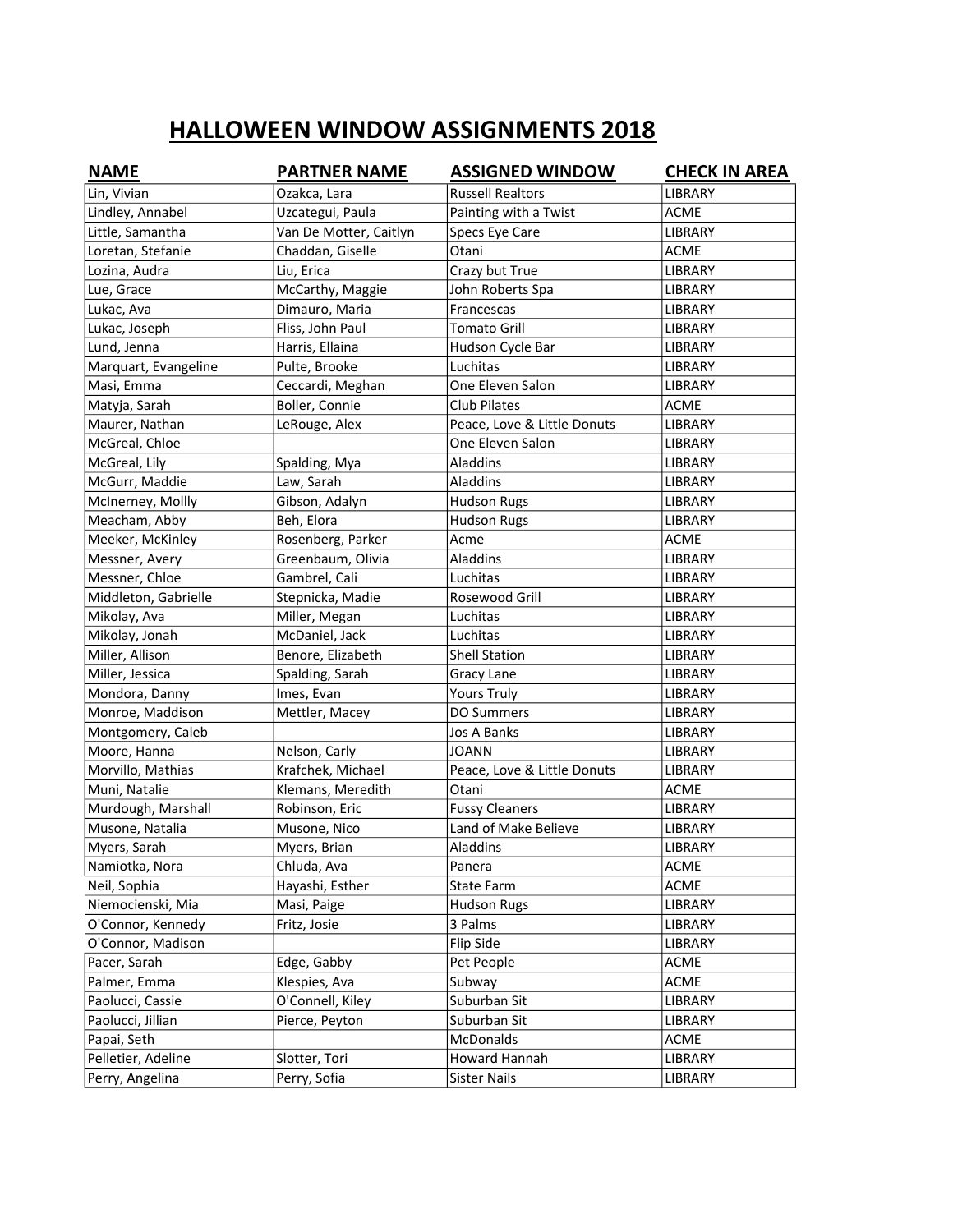| <b>NAME</b>            | <b>PARTNER NAME</b> | <b>ASSIGNED WINDOW</b>           | <b>CHECK IN AREA</b> |
|------------------------|---------------------|----------------------------------|----------------------|
| Petrosino, Caitlin     | Lotz, Emily         | <b>Jersey Mikes</b>              | <b>ACME</b>          |
| Pilch, Annalise        | Donnelly, Rosa      | Lucia's Salon                    | LIBRARY              |
| Pinnow, Kelsi          | Janasek, Kirra      | Papa Johns                       | <b>ACME</b>          |
| Pizarro, Alaina        | Kordel, Lauren      | Salon Lofts                      | <b>ACME</b>          |
| Polak, Payton          |                     | One Eleven Salon                 | LIBRARY              |
| Polonye, Adalynn       | Broerman, Addy      | <b>Great Clips</b>               | <b>ACME</b>          |
| Poole, Sarah           | Thorpe, Anna        | Acme                             | <b>ACME</b>          |
| Powers, Simon          | Bielecki, Katie     | McDonalds                        | <b>ACME</b>          |
| Prado, Quin            | Cerutti, Abby       | Jersey Mikes                     | <b>ACME</b>          |
| Pratt, Myles           | Caputo, Matthew     | <b>JOANN</b>                     | <b>LIBRARY</b>       |
| Qin, Hannah            | Scafe, Lily         | Painting with a Twist            | <b>ACME</b>          |
| Ream, Luke             | Stevenot, Sam       | Huntington                       | <b>ACME</b>          |
| Rediger, Emily         |                     | Gracy Lane                       | LIBRARY              |
| Rich, Roma             | Simms, Mia          | <b>DO Summers</b>                | LIBRARY              |
| Robinson, Natalie      | Jacops, Ruby        | Panera                           | <b>ACME</b>          |
| Rosenberg, Samantha    | Mormino, Abby       | Johnny's Diner                   | <b>ACME</b>          |
| Rubin, Hudson          | Wiley, Bruce        | Pet People                       | <b>ACME</b>          |
| Ryan, Pamela           | Ryan, Katie         | One Red Door                     | LIBRARY              |
| Sarkisian, Sara        | Sarkisian, Sean     | <b>Russell Realtors</b>          | LIBRARY              |
| Scheeser, Megan        | Walker, Libby       | Panera                           | <b>ACME</b>          |
| Schenkenberge, Mallory | Bonnett, Kaitlyn    | Hershey's Ice Cream              | <b>ACME</b>          |
| Schmitt, Sam           | Mikolay, Max        | <b>Yours Truly</b>               | LIBRARY              |
| Schofield, Jenna       | Hanzlicek, Gaby     | Kibler Dance Academy             | <b>ACME</b>          |
| Schwan, Alyssa         | Sykes, Allysa       | Subway                           | <b>ACME</b>          |
| Seiple, Jordan         | Beard, Ella         | One Eleven Salon                 | LIBRARY              |
| Sheppard, Dillon       | Ramie, Evan         | Gioninos Pizza                   | <b>ACME</b>          |
| Sheppard, Kaylee       | Karra, Arlene       | Jersey Mikes                     | <b>ACME</b>          |
| Slater, Liam           | Slater, Logan       | <b>UPS Store</b>                 | <b>ACME</b>          |
| Smetham, Charlotte     | Gilanyi, Ella       | Northwest Bank                   | <b>ACME</b>          |
| Smith, Emily           | Rego, Kaylie        | Aladdins                         | LIBRARY              |
| Solari, Leah           | Apanius, Sophie     | Huntington                       | <b>ACME</b>          |
| Southard, John         | Gresh, Aidan        | <b>Martinizing Cleaners</b>      | <b>ACME</b>          |
| Sprinzl, Lena          | Wright, Maria       | Aladdins                         | <b>LIBRARY</b>       |
| Sprinzl, Vaughn        | O'Brien, Danny      | Restore                          | LIBRARY              |
| Srinivasan, Janaki     | Fultz, Gillian      | Gioninos Pizza                   | <b>ACME</b>          |
| Stasiak, Kendra        | Matlack, Emma       | Jersey Mikes                     | <b>ACME</b>          |
| Stefanoni, Ava         | Link, Alex          | Huntington                       | <b>ACME</b>          |
| Stephens, Brynn        | Elliott, Amelia     | Hallmark                         | <b>ACME</b>          |
| Studzinski, Brady      | Cruse, Owen         | Gymboree                         | LIBRARY              |
| Swain, Amelia          | Swain, Lily         | One Red Door                     | LIBRARY              |
| Sweeney, Keira         | Sweeney, Conor      | <b>Shell Station</b>             | LIBRARY              |
| Tallat-Kelpsa, Ava     | Hewson, Lottie      | Acme                             | <b>ACME</b>          |
| Tandy, Owen            | Zito, Nathan        | <b>Heartwood Coffee Roasters</b> | LIBRARY              |
| Tarczy, Jacob          | Huston, Liam        | Acme                             | <b>ACME</b>          |
| Thesling, Katherine    | Skomra, Gabriela    | Northwest Bank                   | <b>ACME</b>          |
| Thompson, Elizabeth    | Daniels, Belle      | Ault Chiropractic                | ACME                 |
| Thompson, Jason        | Lex, Matthew        | <b>JOANN</b>                     | LIBRARY              |